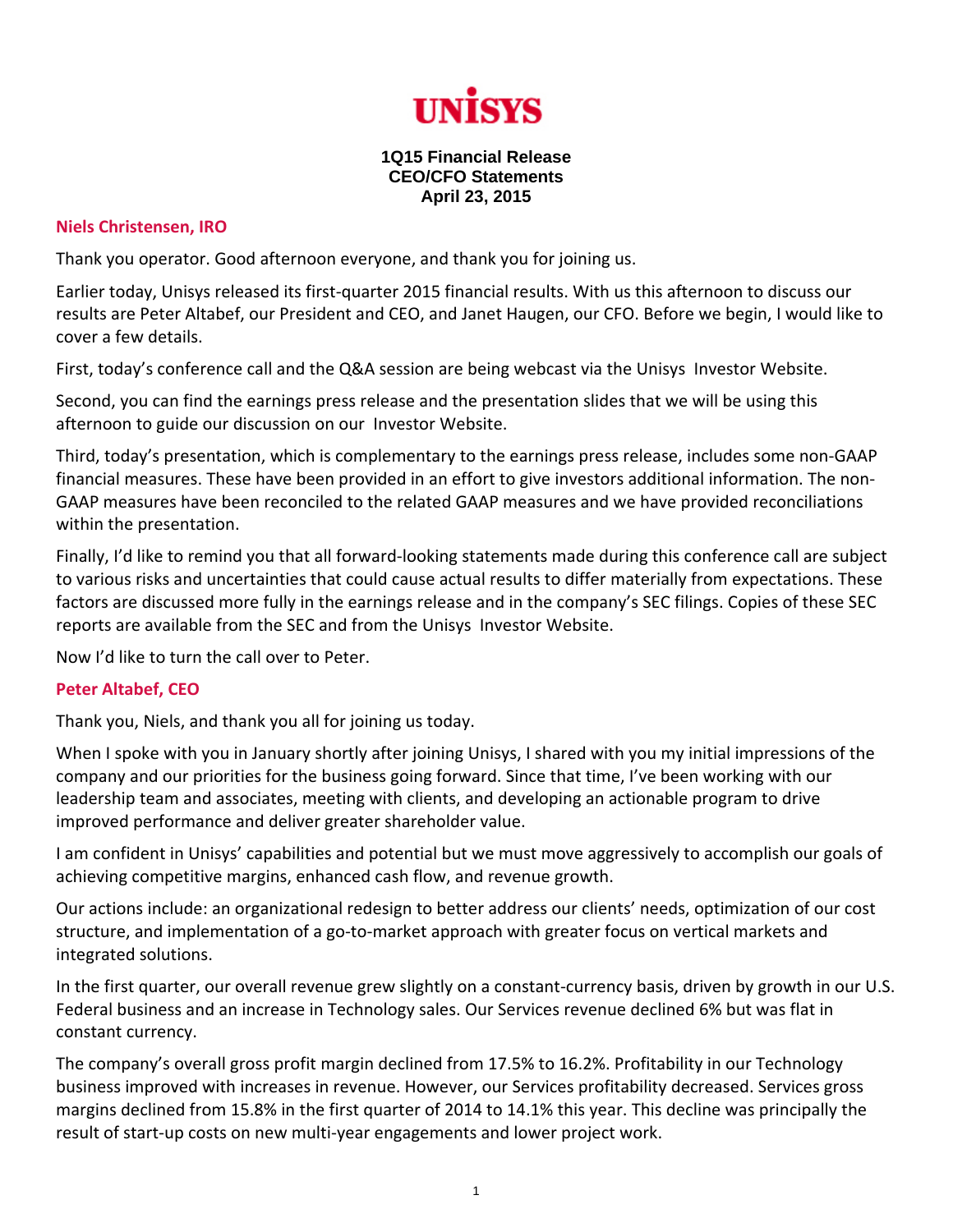We are taking actions to improve our profitability and competitive positioning and I will discuss those in detail shortly. First, let me highlight the steps we have already taken.

We have realigned Unisys over the past several months. We have moved to an organization with two core client relationship focused teams (Enterprise Solutions and U.S. Federal) and two core, globally integrated, delivery teams (Services and Technology), all supported by our Sales and corporate support teams. This will sharpen roles and increase accountability.

Leadership decisions for the two client relationship focused organizations were made in the first quarter. Ron Frankenfield, who previously led our Enterprise Services organization, leads Enterprise Solutions and Venkatapathi Puvvada, who previously served as interim leader of our U.S. Federal business, assumed the position on a permanent basis.

We have been actively recruiting leaders for both core delivery organizations and, as we announced earlier this month, Neil Gissler, formerly of Accenture, has joined the company to lead our global Services team. Neil has an outstanding record of driving growth and cost efficiencies, with deep experience in solution architecting, client IT strategy, enterprise architecture, infrastructure, applications and consulting services. Neil's organization will also manage Unisys' worldwide network of client service centers, software development centers, and data centers, as well as our work with third‐party partners, including large cloud providers.

Unisys has tremendous strengths to build on ‐‐ our solutions portfolio, our global capabilities, our deep capabilities in mission‐critical IT ‐‐ and is well positioned to serve a "consumerized" business and government mindset. But to succeed, we must bring innovative, differentiated solutions to our clients' most pressing business and technology problems.

The first step in this journey was the reorganization we completed early in the second quarter to align ourselves more closely with our clients and better meet their needs.

We are also taking actions to simplify and streamline our sales processes to pursue opportunities more quickly and efficiently. In addition, we are strengthening our client executive function, with better tools, training, and more accountability.

The next steps include changes in our cost base, our global delivery processes, our go-to-market approach, and our solution offerings.

As I communicated in January, we have taken a hard look at every element in our cost base with a view to improving our cost structure and ensuring that we deploy our capital in a targeted manner in order to successfully fund our future.

We have begun an initiative to remove management layers in order to make us more nimble, while driving cost efficiencies across all our operations. This effort is critical for us to achieve market levels of profitability and to allow us to fund future initiatives. We are committed to driving these cost reductions while we deliver best-in-class services and technology to our clients.

We are reducing the cost of labor and SG&A expenses throughout the company. In addition to headcount rationalization, cost reduction opportunities include an improved labor model ‐ both onshore and offshore, aggressive cost management, improvements in how we execute through greater accountability, and reduced redundancy.

In connection with these initiatives, Unisys expects to recognize a pretax restructuring charge currently estimated at approximately \$300 million over the next several quarters. The company expects to reduce worldwide headcount by approximately 8%. As a result of these actions, the company expects to generate annualized savings of approximately \$200 million exiting 2016.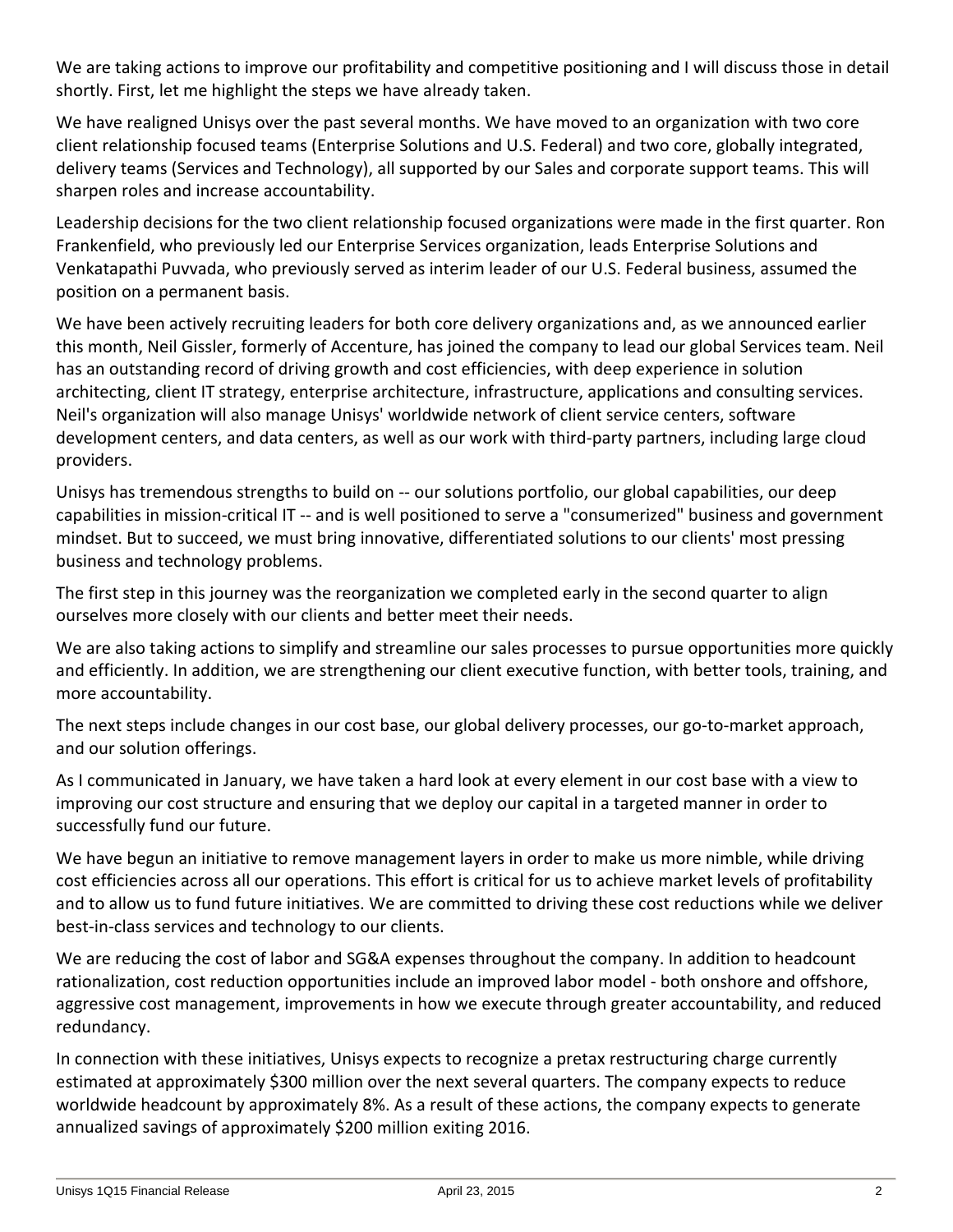A more competitive cost structure is a critical element for our growth initiatives but we must also develop integrated solutions for vertical industry market segments. We will leverage Unisys' intellectual property and talent to deliver more innovative, differentiated solutions for our clients.

We will increasingly focus on vertical markets and integrated offering solutions that build on our strengths, offer attractive growth and margin potential, and are a good fit for our capabilities and offerings. As we look to our verticals, it is worth noting some of the successes in the last quarter across a range of industries.

Within the Public Sector, which includes work for local and national governments around the world other than the U.S. Federal government, our team expanded the scope of an existing contract with a U.S. state for cloud and infrastructure support services with the inclusion of special purpose cloud platforms.

Unisys also renewed a Cloud & Infrastructure services engagement with a large European state authority that is responsible for that state's courts and law enforcement processes.

In our U.S. Federal business, the Civilian agency group was selected to compete for task orders to provide a range of information technology products and services under the new Solutions for Enterprise‐Wide Procurement (SEWP) V contract. This SEWP V contract has a ceiling value of \$20 billion over the next 10 years. And this will be a key contract vehicle through which Unisys can offer civilian agencies solutions such as Stealth, ClearPath/*Forward!* and EDGE.

Within Homeland Security, our Land Border Integration program for Customs and Border Protection is expanding License Plate Reader deployments for outbound crossings at 16 new locations across the border between the U.S. and Mexico.

Also, in our U.S. Federal business, the Defense and Intelligence group won a pilot to integrate Stealth with other technologies to protect critical infrastructure with a robust, flexible and extendable integrated solution. This pilot is an important step toward obtaining the government certifications required to sell Stealth to other Defense clients.

Turning to our other industry groups ‐‐ in Financial Services, Unisys extended our service desk, data center outsourcing, and technology support services with a large Latin American bank.

We also had a number of wins in our Commercial group. A leading global consumer packaged goods provider expanded our existing agreement to provide Cloud & Infrastructure services across multiple new countries.

A global pharmaceutical company expanded the scope of its Cloud and Infrastructure services with Unisys. And a large U.S.‐based high tech company awarded Unisys a contract renewal for global Cloud and Infrastructure services and expanded the scope to include support for that customer's application environment.

As I mentioned earlier, we are also focused on bringing our clients integrated solutions. For example, as we announced in February, we added industry veteran Tom Patterson to lead our integrated security solutions business. We are combining our security services expertise with our engineering capabilities to offer integrated security solutions, including Stealth, to clients worldwide.

Our operating model – to be a more nimble, focused and responsive company – is well positioned to serve our business and government clients. Growing our profits and then revenue will come from successful execution of our strategy.

Thank you again for joining us. I look forward to sharing our progress with you throughout the year and will now turn over the call to Janet to discuss our first‐quarter results and the financial implications of our cost reduction initiatives. We will then open the call to questions.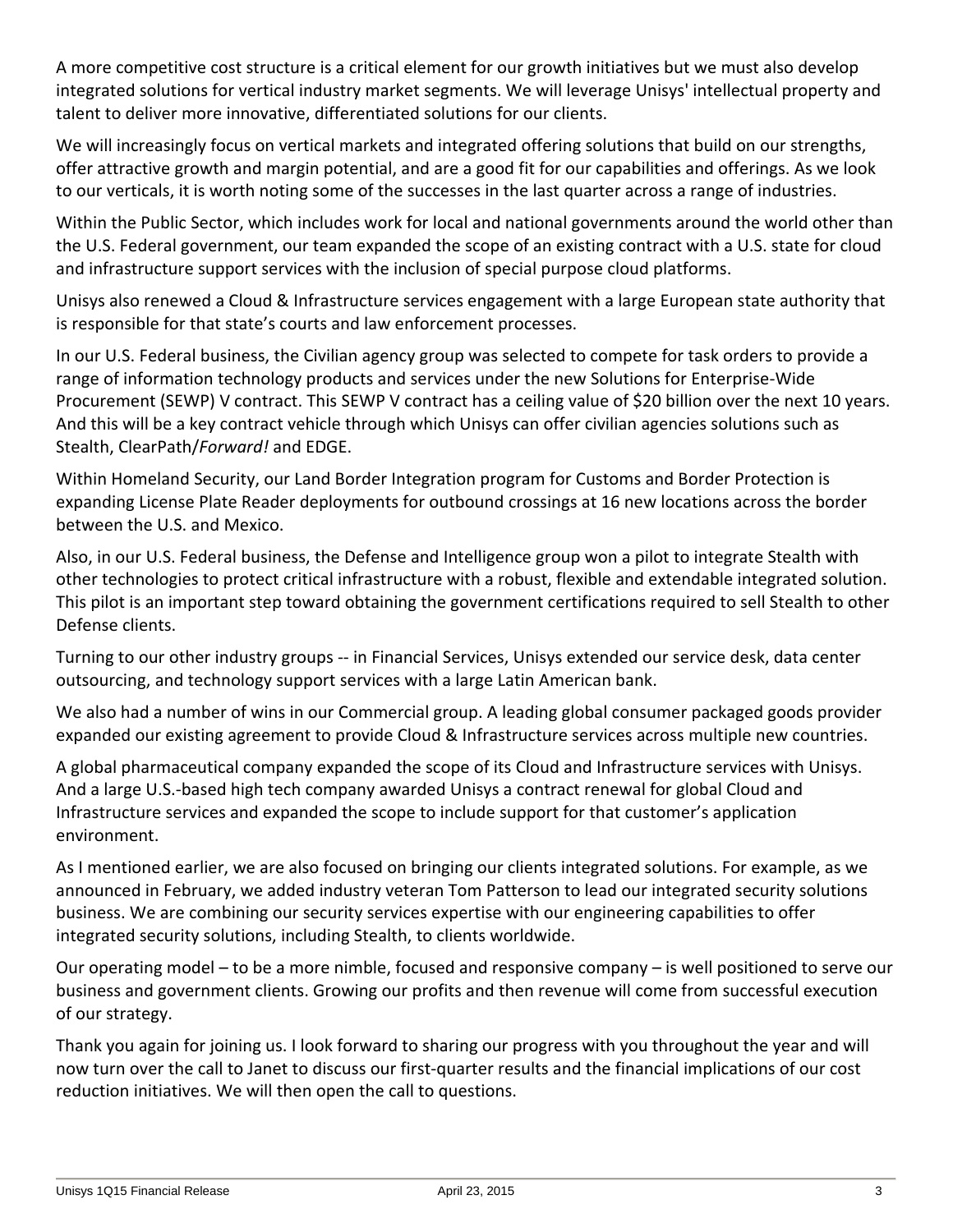## **Janet Haugen, CFO**

Thanks, Peter. Hello everyone and thank you for joining us this afternoon.

Before discussing the first-quarter results, I want to cover some reporting changes we made this quarter. These changes are consistent with changes we have made in how we manage the business.

Within our Services segment, we have new sub-segments that align more closely with our current business focus and are consistent with our new organizational structure. The new categories are:

- Cloud & Infrastructure Services -- which is revenue from work we do in the data center and cloud area, technology consulting and technology‐based systems integration projects, as well as global service desks and our global field services.
- Application Services ‐‐ which is revenue from application managed services and application development, maintenance and support work.
- Business Process Outsourcing -- which is revenue from the management of clients' specific business processes.

We have also made a change in certain revenue classifications between Services and Technology. Historical information has been reclassified to these new categories and is included in the Appendix to the presentation accompanying this call. Additionally, these schedules will be available through the Investor Relations section of our website. All of my comments today are based on the new reporting classifications.

Please turn to Slide 3 for a discussion of our first‐quarter 2015 financial results.

We reported revenue of \$721 million in the quarter, which was down 5% year-over-year; but up 1% on a constant-currency basis. I will discuss revenue trends by segment, geography and industry later in my comments.

The major currency fluctuations impacting the year-over-year comparisons are the euro, sterling, Brazilian real and the Australian dollar. Based on today's rates, we anticipate currency will have a 10 to 11‐percentage‐point unfavorable impact on revenue comparisons for the second quarter of 2015 compared to the second quarter of 2014, and an unfavorable impact of 7 to 8 percentage points for the full year.

Our overall gross profit margin declined from 17.5% in the first quarter of 2014 to 16.2% in the first quarter of 2015. Of the 130‐basis‐point reduction, increased pension expense was responsible for 110 basis points while the remaining 20‐basis‐point reduction reflected lower Services gross margins, partially offset by higher Technology gross margins.

Operating expenses declined by approximately 4% year‐over‐year in the first quarter of 2015.

Included in the results was an increase of pension expense from \$19 million in the first quarter of 2014 to \$27 million in the first quarter of 2015 as a result of lower discount rates and changed mortality tables as we discussed in our year‐end earnings call.

Excluding the impact of pension expense in both years, we reported break‐even non‐GAAP pretax results for the first-quarter 2015 compared to a non-GAAP pretax loss of \$12 million in the prior-year period. We reported a net loss of \$43 million in the quarter, versus a net loss of \$54 million in the year‐ago quarter.

Our first-quarter 2015 diluted loss per common share was 87 cents compared to \$1.15 in the year-ago quarter. On a non‐GAAP basis, first‐quarter 2015 diluted loss per common share was 32 cents compared to 74 cents in the year‐ago quarter.

Slide 4 shows our first‐quarter 2015 revenue by segment, geography and industry. From a segment view, Services represented 89% of our first‐quarter 2015 revenue. Services declined 6% year‐over‐year but was flat on a constant‐currency basis.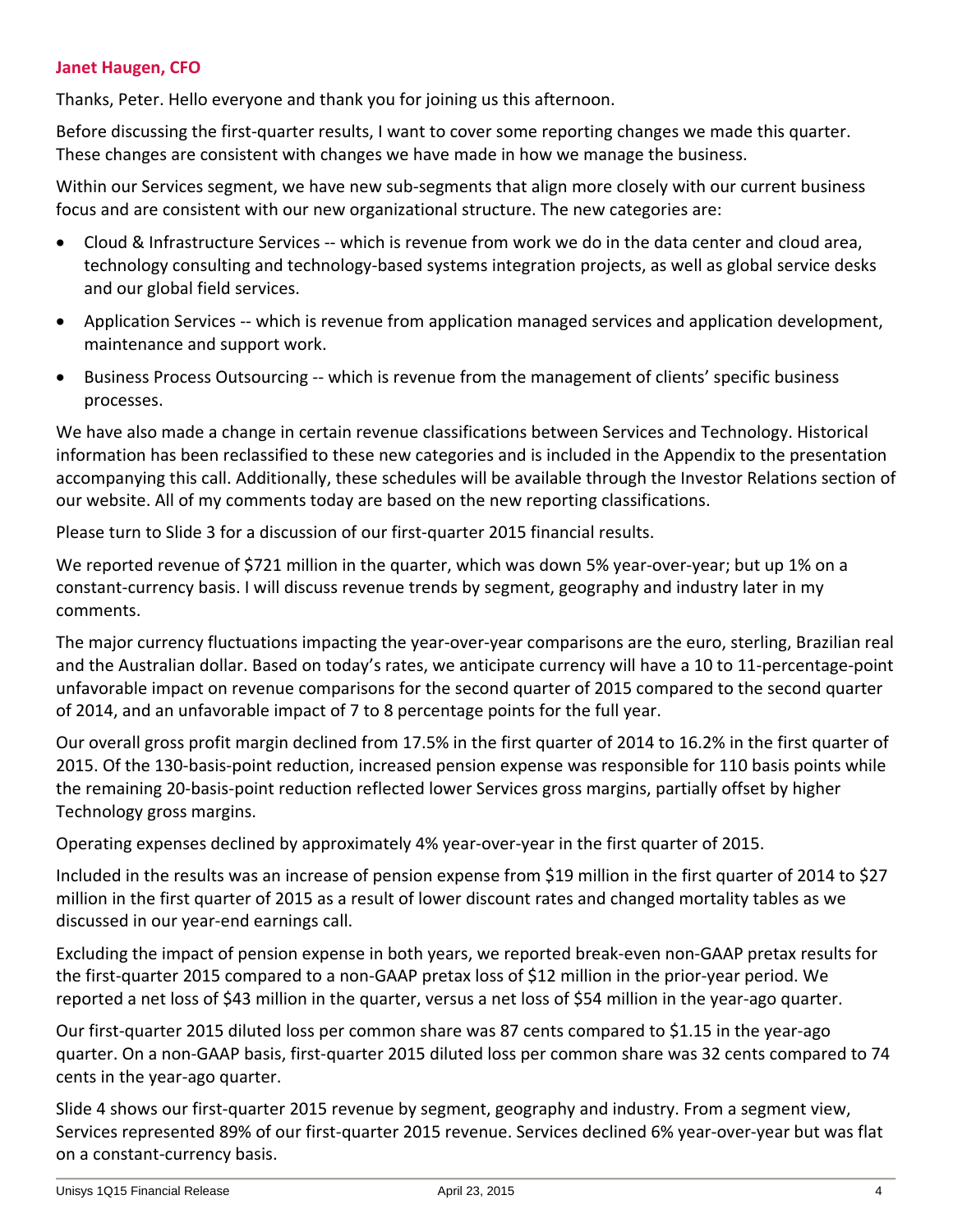Technology represented 11% of our first‐quarter 2015 revenue and was up 3% YOY. However, as we mentioned on prior calls, quarterly seasonality can vary from year to year so Technology revenue is best measured on an annual basis. And as I said last quarter, we have some strong headwinds on the Technology business in 2015. Negative currency pressures continue and we have lower licenses up for renewal than in a typical year.

Looking at the Services segment in more detail, Cloud & Infrastructure is our largest services sub‐segment and represented 53% of our overall first-quarter 2015 revenue. Currency was the most significant driver behind the 10% year‐over‐year decline.

Our next largest sub-segment is Application Services which was 28% of our overall first-quarter 2015 revenue. Our new work at U.S. Federal Customs and Border Patrol under the BEMS contract was the major contributor to the 3% growth in Application Services.

Business Process Outsourcing was 8% of our overall first-quarter 2015 revenue. BPO revenue declined 12% year‐over‐year. All of the operations are outside of U.S. & Canada and currency movements caused most of the decline.

Moving to geography, U.S. & Canada represented 49% of our overall revenue and grew 9% on the strength of our U.S. Federal services revenue. Revenue outside U.S. & Canada represented 51% of our overall first-quarter 2015 revenue. All of these regions declined on both a reported and constant‐currency basis. On a constant‐ currency basis, the largest decline was in Latin America, particularly Brazil which had significant revenue last year for the work we performed in support of the World Cup.

From an industry perspective, we break out our revenue into four groups: Commercial, Financial Services, and two industry groups within Government: U.S. Federal and Public Sector, which includes work for local and national governments around the world other than the U.S. Federal government.

Based on first‐quarter 2015 revenue, Commercial is our largest industry group representing 35% of our overall revenue. Revenue from our Commercial industry customers declined 7% but was up slightly on a constant‐ currency basis. Financial Services represented 21% of our overall revenue. Revenue from Financial Services industry customers declined 10%, down 2% in constant currency.

Public Sector represented 26% of our overall first-quarter 2015 revenue and declined 10%, down 3% in constant currency. And U.S. Federal was 18% of our first-quarter 2015 revenue and grew by 13% year-overyear.

Moving to discuss our first-quarter segment results in more detail, please turn to Slide 5.

Services gross profit margin decreased year‐over‐year to 14.1% from 15.8% in the first quarter of 2014. The Services operating margin declined 280 basis points to negative 1.3% in the first quarter of 2015. Our first‐ quarter 2015 Services margins were impacted by start‐up costs on new multi‐year engagements as well as lower project work in our existing services accounts.

Technology revenue, which accounted for 11% of our total revenue, rose 3% year‐over‐year, 13% on a constant‐currency basis, principally reflecting higher sales of our proprietary software and servers. Technology gross and operating margins improved year‐over‐year due to higher sales of our proprietary Software and Servers.

For some comments on Services orders, please turn to Slide 6.

In the first quarter of 2015, our Services orders rose year‐over‐year, driven by Cloud & Infrastructure orders, particularly in the U.S. and Canada.

We ended the first quarter with \$4.5 billion in Services backlog. This level of backlog was flat year-over-year as reported but represented an 11% increase on a constant‐currency basis. Of the Services backlog at March 31,